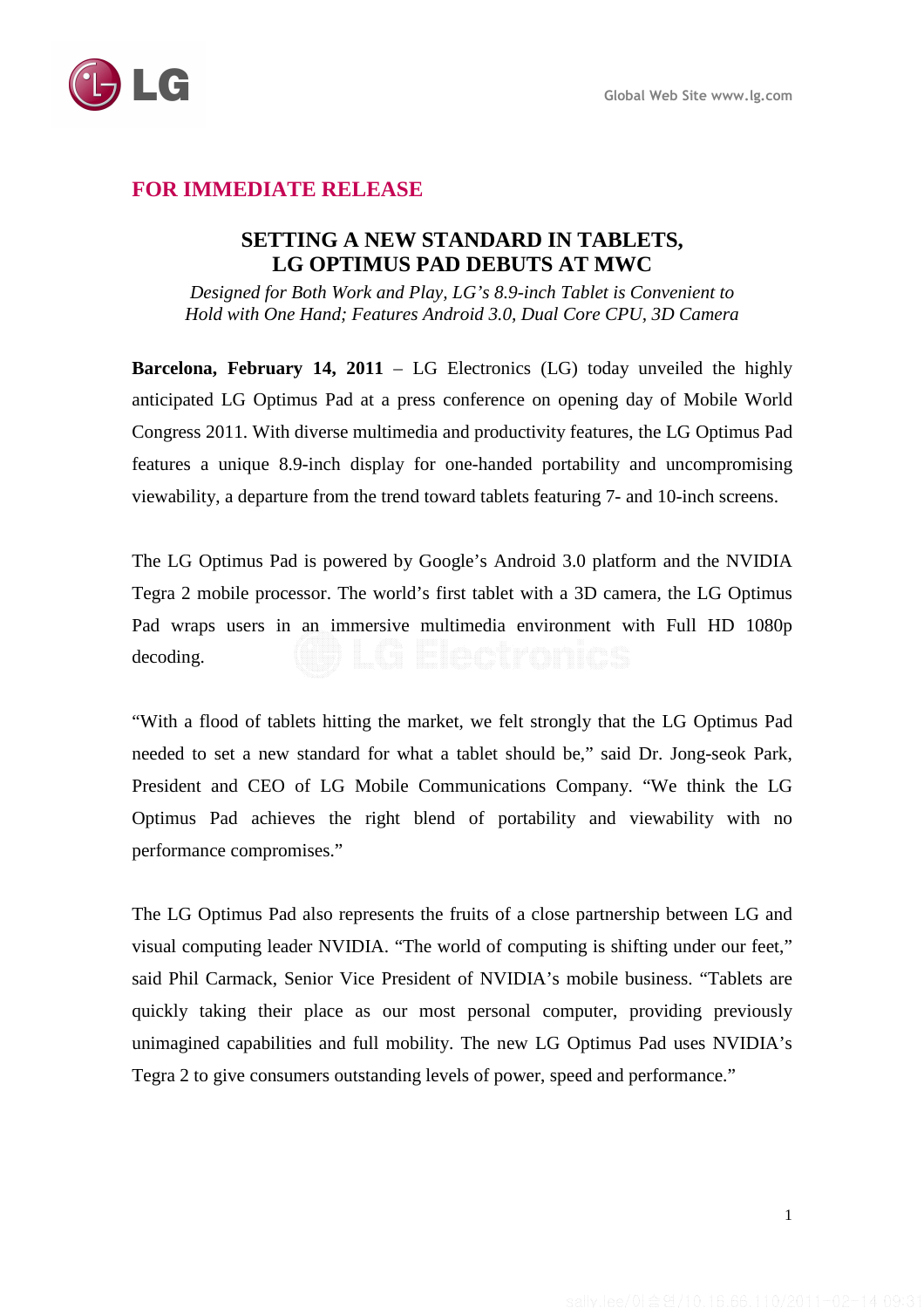

### **Easy Portability, Ideal Viewability**

Sized at 8.9-inch diagonally and 149.4-mm horizontally, the LG Optimus Pad offers a sensible solution to other tablets on the market that are either too large for comfortable portability or too small for ideal viewing. The conveniently-sized LG Optimus Pad fits comfortably in one hand, goes anywhere and slips easily into purses and slim briefcases. With 15:9 aspect ratio, the LG Optimus Pad allows users access to the full range of applications in Android Market and its 1280 x 768 WXGA resolution vividly displays multimedia content in full widescreen format.

### **Powerful, Fast and Versatile Platform**

The LG Optimus Pad is powered by Android 3.0, Google's latest platform optimized for tablets which supports larger display resolutions and applications specifically designed for tablets, including Google eBooks, Google Maps 5, and Google Talk. Android 3.0 also makes the LG Optimus Pad easy to use with a more intuitive PC-like interface. The LG Optimus Pad fully utilizes the 1 GHz Dual Core CPU of NVIDIA Tegra 2 to deliver lag-free web browsing and quick app start up. The superb graphics and multitasking capabilities of NVIDIA Tegra 2 enables the LG Optimus Pad to run multiple apps simultaneously and handle rich multimedia with ease.

#### **Haven for Multimedia Enthusiasts**

As the world's first tablet equipped with a 3D camera, users can capture vivid images and video with the LG Optimus Pad for viewing on 3D TVs using HDMI or on the web via YouTube 3D. Business users will also appreciate the built-in videoconferencing feature. With 1080p Full HD decoding, movie enthusiasts can transfer high quality content to their TVs without any loss in picture quality. Serious and casual gamers alike will delight in the wide collection of console-quality games available through the Tegra Zone app that runs seamlessly on the LG Optimus Pad.

The LG Optimus Pad will begin shipping in local markets starting in March.

# # #